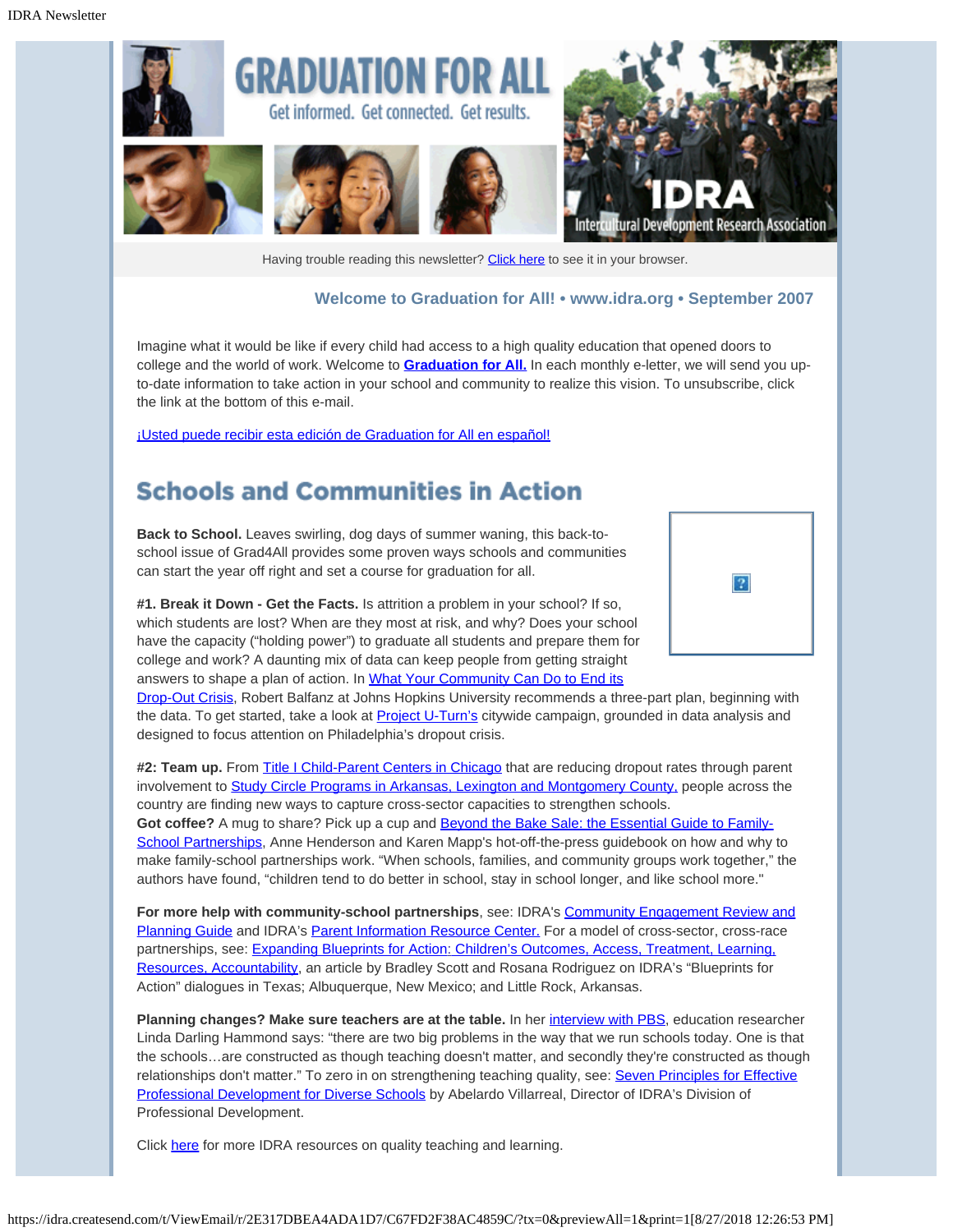**#3: At heart: Value all youth, without exception, without compromise.** At Ysleta Independent School District, students gather on a stage in full cap and gown regalia, donning sashes of colleges and universities they plan to attend. They won't be heading off right away, though, as this is a graduation ceremony for pre-K students. Valuing youth, from their earliest years through graduation and beyond, is fundamental to strong schooling. In [Key Lessons: High-performing, High-Poverty Schools](http://idra.createsend1.com/t/1/l/iludl/l/www.centerforpubliceducation.org/site/c.kjJXJ5MPIwE/b.1534271/k.9010/Key_Lessons_Highperforming_highpoverty_schools.htm), the Center for Public Education finds "High poverty schools with faculties that believe in their students, set high goals for their students, and have professional development activities that promote supportive and nurturing classroom environments have students with higher student achievement scores."

## **Toolbox**

**Does a sense of valuing all young people permeate your school?** From a small seed program to an award-winning dropout prevention model serving 25,000 plus students in school districts across the U.S. and in Brazil, IDRA's Coca-Cola Valued Youth Program has kept seven core principles constant. Chief among them: "all students can learn," "the school values all students," and "all students can actively contribute to their own education and to the education of others." Click [here](http://idra.createsend1.com/t/1/l/iludl/l/www.idra.org/Coca-Cola_Valued_Youth_Program.htm/Program_Philosophy/.) for the full set of valued youth principles.



*Listen in!* **to [Learnings from the Coca-Cola Valued Youth Program](http://idra.createsend1.com/t/1/l/iludl/l/www.idra.org/Podcasts/)** (Episode

15), an IDRA Classnotes podcast featuring Linda Cantu and Juanita García on the implementation of IDRA's Coca-Cola Valued Youth Program. For a review of best practices in dropout prevention and how valuing youth is central, see [BIG IDEA—Dropout Prevention Programs Are Most Effective When They Begin With A](http://idra.createsend1.com/t/1/l/iludl/l/www.ndpc-sd.org/enews/docs/BigIDEAs-2005-04.pdf) [Premise That All Students Can And Will Succeed Academically](http://idra.createsend1.com/t/1/l/iludl/l/www.ndpc-sd.org/enews/docs/BigIDEAs-2005-04.pdf) by Josie Danini Cortez, published by The National Dropout Prevention Center for Students with Disabilities (NDPC-SD).

**Coming Up Soon! Student Engagement Conference - in Texas**, check out: [Solutions to the Texas](http://idra.createsend1.com/t/1/l/iludl/l/www.childrenatrisk.org/childrenatrisk.cfm?a=cms,c,398) **Dropout Crisis: a Focus on Student Engagement**, a conference to be convened by Children at Risk and other Texas partners in Houston on September 26, 2007. The conference will highlight research on student engagement, proven program methods, and a discussion on local & national school reform initiatives. For more information and to register, see: [http://www.childrenatrisk.org](http://idra.createsend1.com/t/1/l/iludl/l/www.childrenatrisk.org).

**Whatever it takes.** For examples of what 12 communities are doing to reconnect youth to education and career options, see [Whatever It Takes](http://idra.createsend1.com/t/1/l/iludl/l/www.aypf.org/publications/WhateverItTakes/WITfull.pdf). Here, the American Youth Policy Forum points out that "Many practices prevalent in successful 'alternative' and 'second-chance' education programs should be adopted by the 'first-chance' system to improve student retention and academic success." Knowing what works, we can make this happen.

**Public schools are open...spread the word.** Promote 14th amendment access and equity. In 1982, the U.S. Supreme Court ruled in Plyler vs. Doe [457 U.S. 202 (1982)] that children of undocumented workers have the same right to attend public primary and secondary schools as do U.S. citizens and permanent residents. Copy, post and share this **School Opening Alert**, first developed by the National Coalition of Advocates for Students (NCAS), to provide information for immigrant parents about the rights of their children to attend local public schools this fall.

**Have a back-to-school practice for strengthening school holding power that you want to share? - Let us hear from you.** You received this e-letter either because you've expressed interest in the topic or somebody who likes you forwarded it to you. To submit question or comment, send e-mail to [gradforall@idra.org](mailto:gradforall@idra.org).

Tell a friend. Feel free to *forward [Grad4All](http://idra.createsend1.com/t/1/l/iludl/l/idra.forward-email.com/?r.l.ttgh.fa8b08a4)* to anyone who shares a passion for every student's success.

The [Intercultural Development Research Association](http://idra.createsend1.com/t/1/l/iludl/l/www.idra.org/) is an independent, private non-profit organization whose mission is to create schools that work for all children.

Thanks for reading!

Laurie Posner Graduation for All Coordinator Intercultural Development Research Association 5835 Callaghan Road, Suite 350